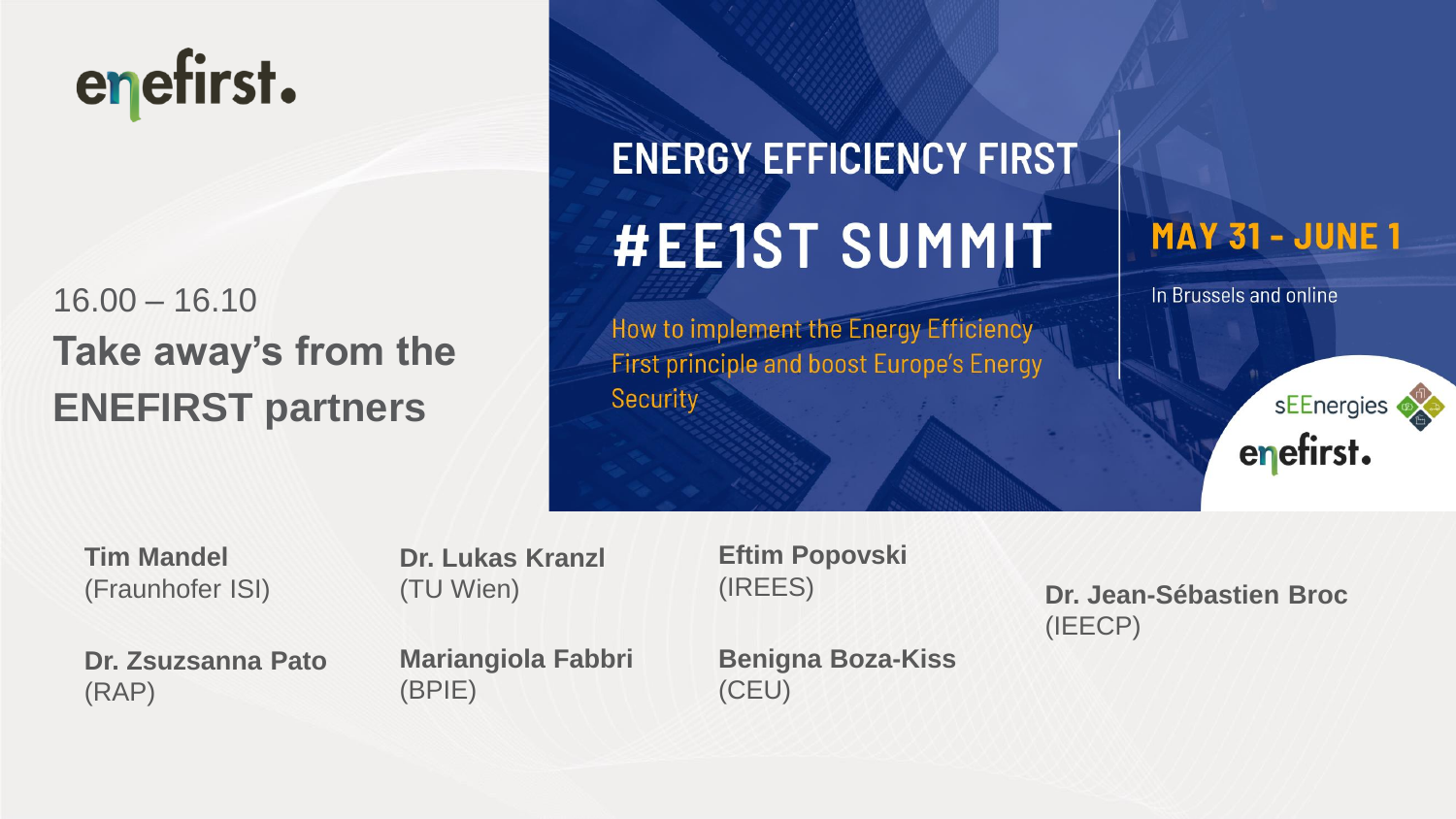- **Energy systems modelling is key for policymakers and private actors to make informed decisions in the scope of EE1st.** Meanwhile, there is no time to wait for an all-encompassing model that properly factors in all relevant costs and benefits and thus provides ultimate evidence.
- **Making EE1st a reality requires a broad policy response that goes beyond the classic portfolio of energy efficiency policy.** To do so, the debate around EE1st should embrace policies that are often seen as "supply side". This includes market design, network company regulation, carbon pricing, and others.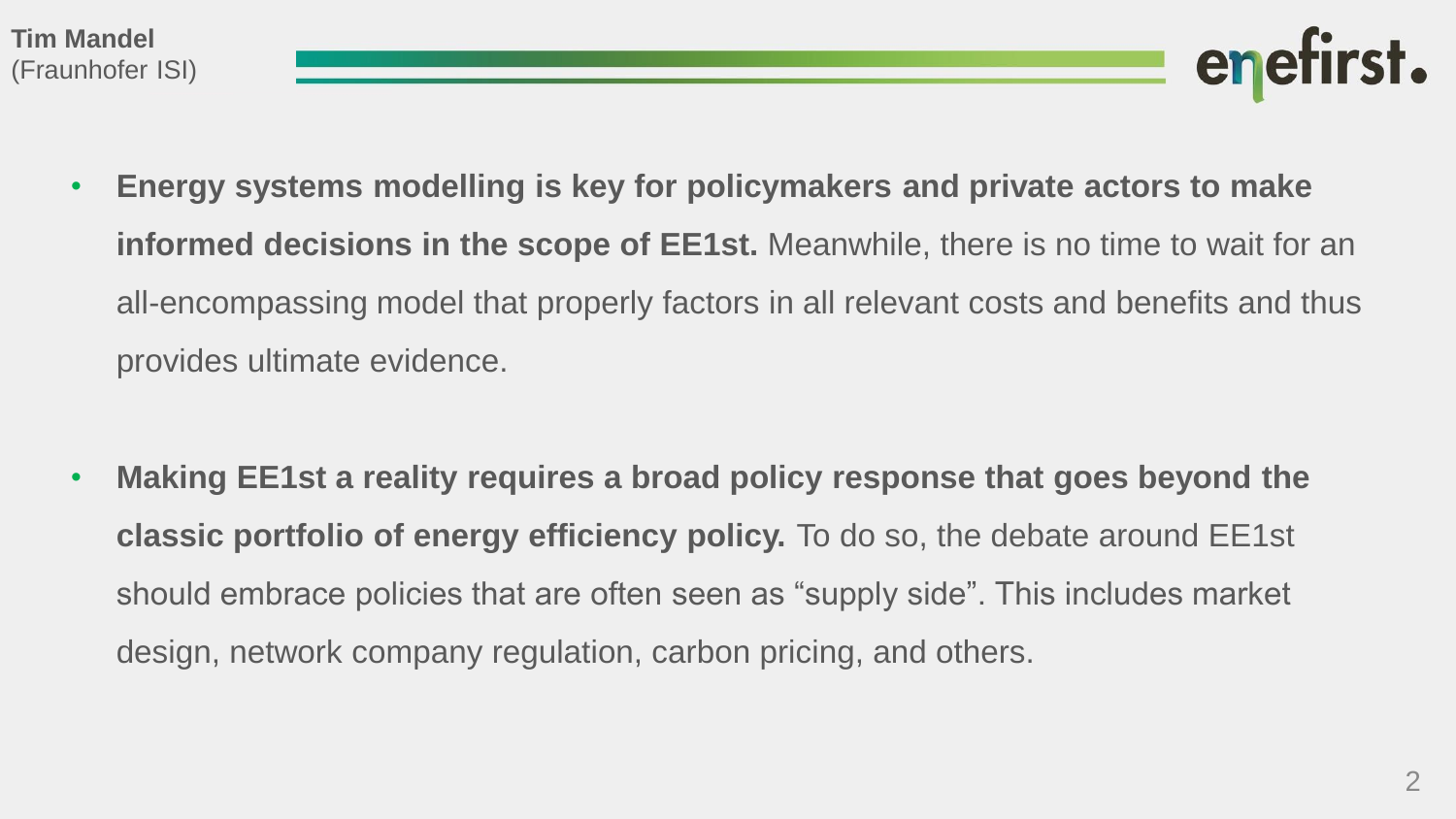- **Short-term, myopic economic considerations are no good advisor for taking longterm strategic decisions.** Still, economic considerations and assessments are mentioned explicitly in the EPBD (cost-optimality calculations), the EED (comprehensive assessment of efficient heating and cooling) and also regarding the EE1st principle.
- Thus, following aspects (would) need to be considered: (1) **uncertainties** regarding key input parameters, in particular energy prices need to be considered. (2) **Multiple impacts** of energy efficiency. However, regarding both aspects, there are key limitations for explicit consideration in cost-benefit analyses.
- Thus, the process should be more driven by **long-term targets** and the objective to **build a resilient overall energy system**.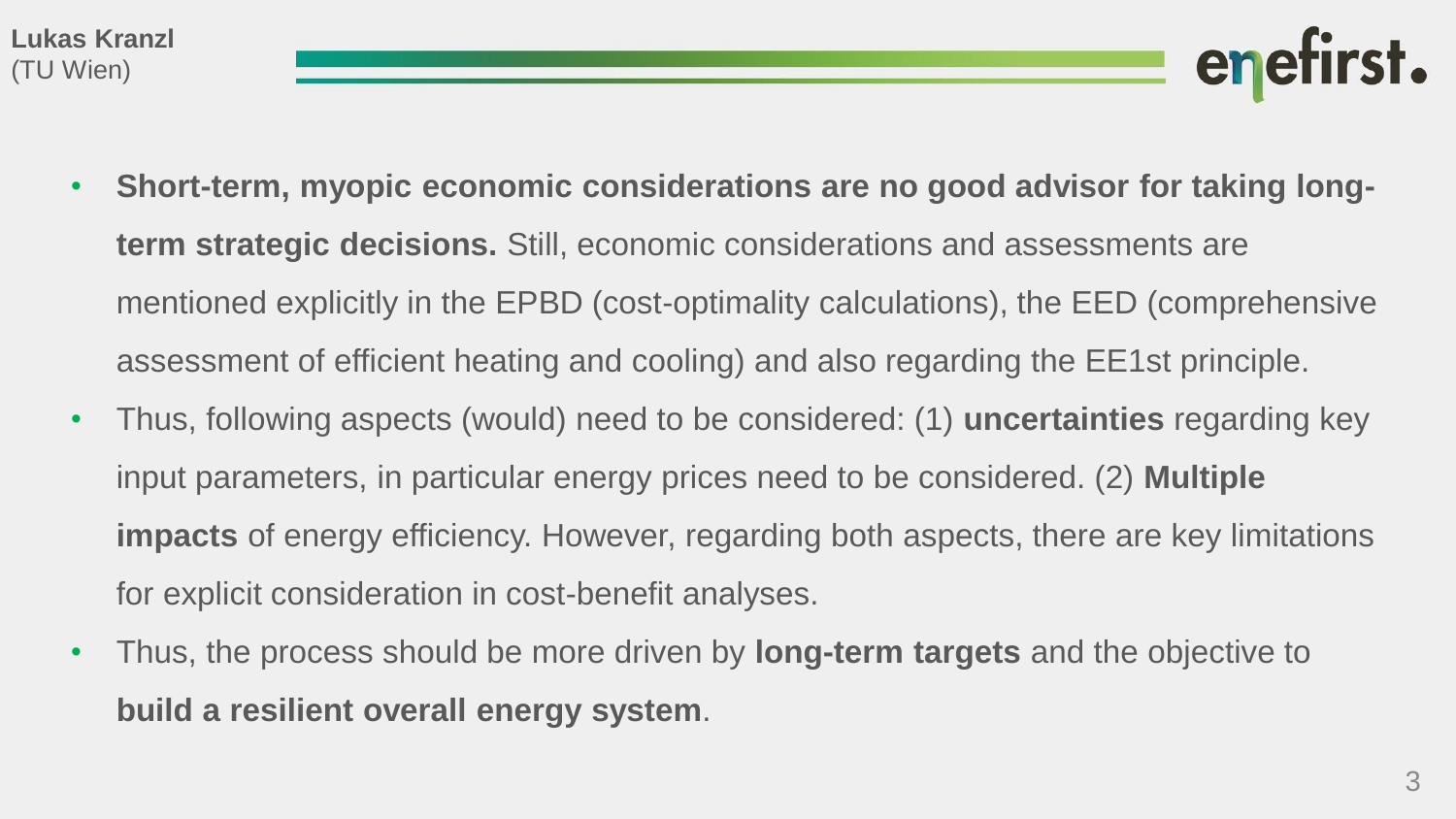

### Trade-offs between district heating and deep retrofits of buildings

- The improved **building efficiency** affects the boundaries of the **economic viability of the DH** networks in several ways (higher relative distribution costs, lower installed capacities, higher heat generation efficiencies)
- One of the major **strengths** of the **district heating** networks is the ability to combine many heat sources (fossil/ synthetic fuels and renewable heat) and balance the impact of high fuel prices
- Investment in buildings' envelope **energy efficiency measures** and connecting **more buildings to district heating** networks could act as a **safeguard** against high future prices and reduce the risk of **energy poverty**
- **Municipal heat planning** as a strategic approach can ensure a climate-neutral and affordable heat supply by **properly implementing** and monitoring the **efficiency first principle**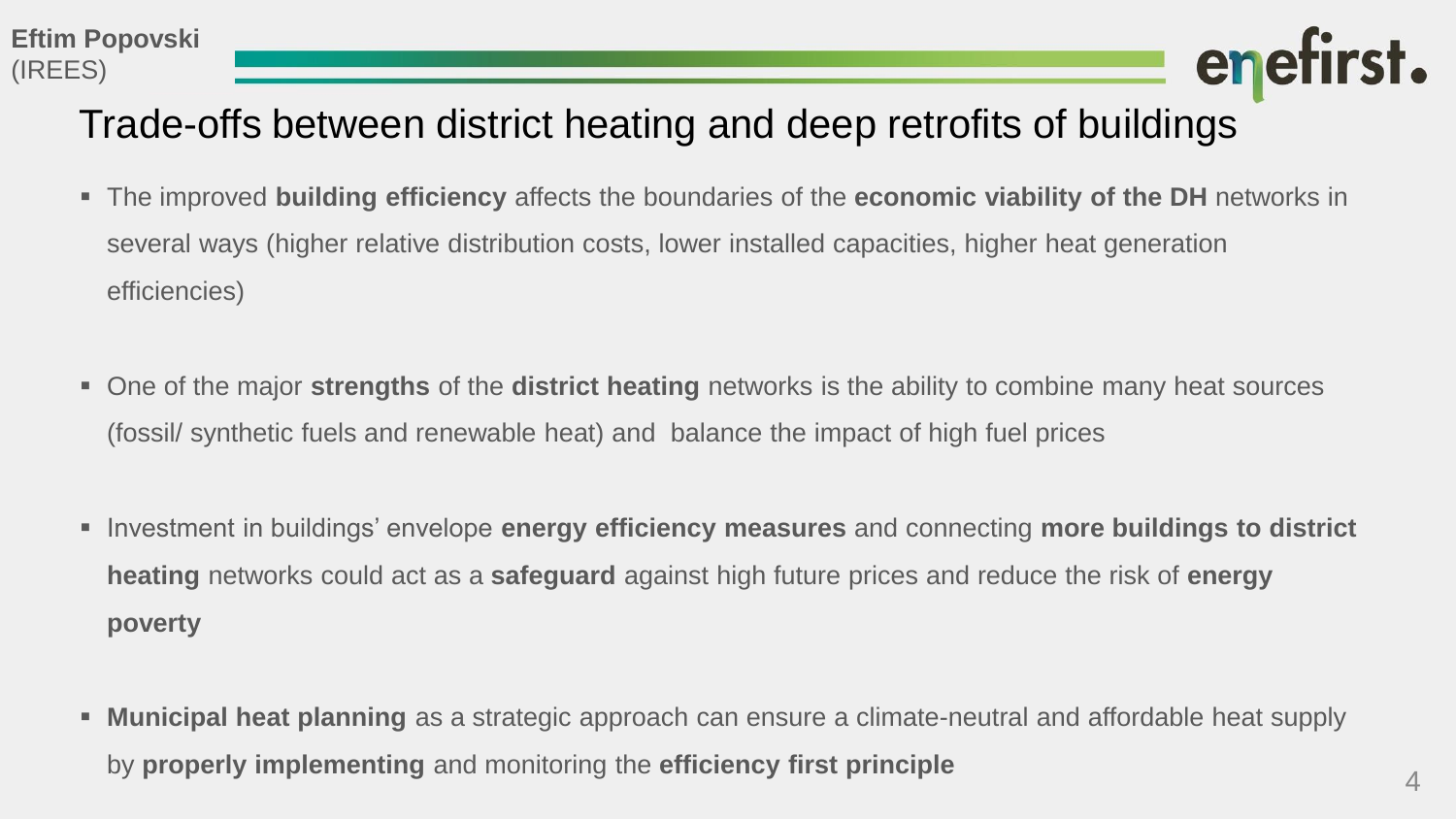

#### Trade-offs between heat pumps and deep retrofits of buildings

- Depending on the building type, envelop, and geographical location between **18%** and **35%** of the **heat pump consumption** can provide **flexibility** to the **power** system
- Flexibility potential in the EU-27 in 2050 estimated to be between **26.9 TWh** and **32.01 TWh** of the **electricity consumption** providing **8.4 GW** to **10.03 GW** flexible **power capacity**
- **Some estimated cost saving** potential from **flexibility** in **residential heat pumps** is expected, although strongly depends on **fees, taxes**, and other additional investments in **local smart grid substations**
- Replacing **condensing natural gas boilers** with **air-water heat pumps** brings substantial **CO2 emissions savings** in most of the member states (CO2-intensity of electricity consumption in 2019 )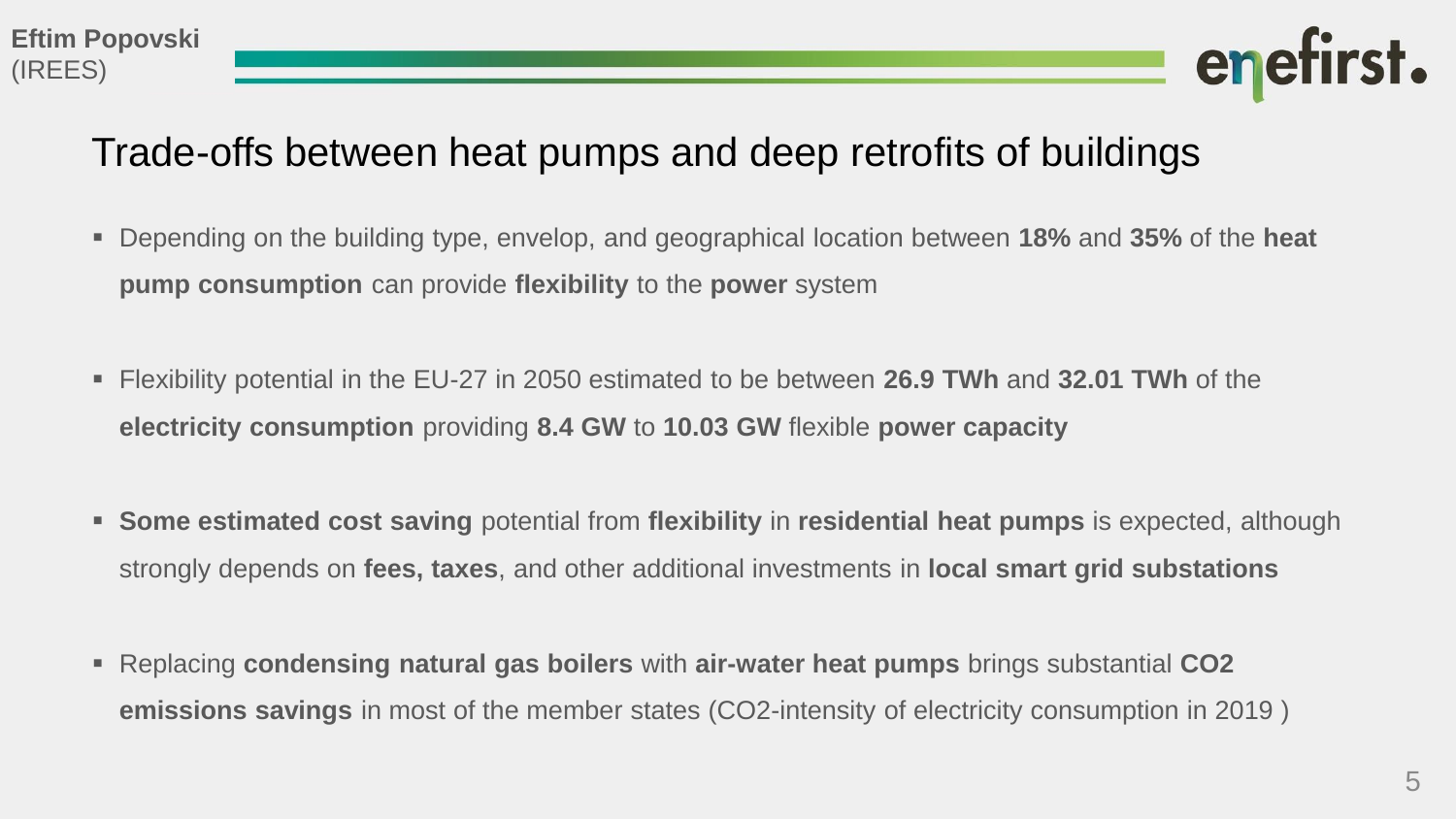**The use of demand-side resources:**

- **is commonsense but not going to happen automatically**
- $\rightarrow$  Need for carrots and sticks
- **essential to keep the cost and the social acceptability of the energy transitions**
- $\rightarrow$  Consumers are both the goals and the means
- **designing and mandating a CBA capturing a wide coverage of benefits is essential**
- $\rightarrow$  never be perfect but there is room for improvement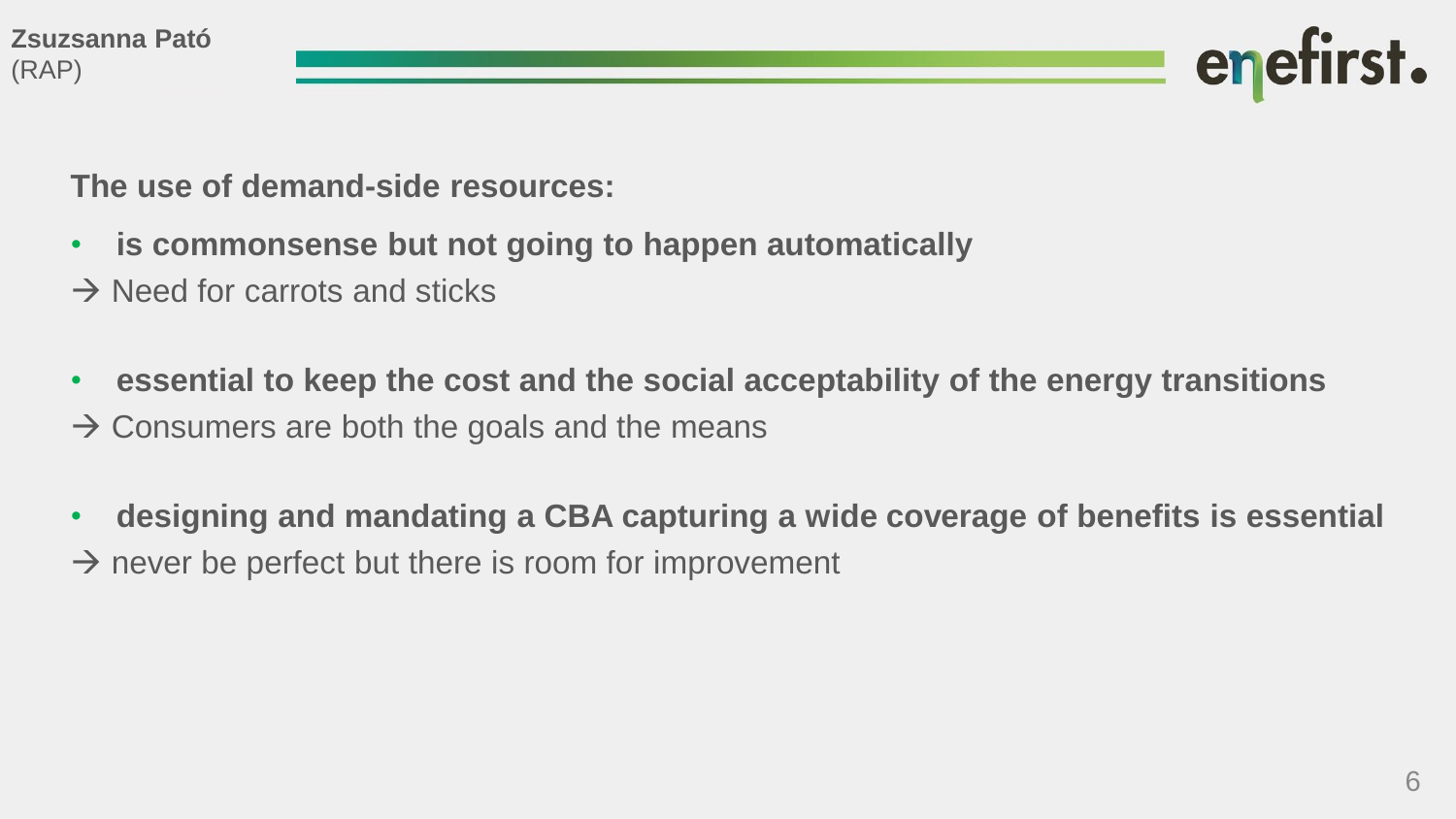

- **EE1st works if systemic approach is adopted: integrated planning and investment decisions** where supply-side and demand-side resources are considered jointly
- **EE1st is about addressing the complexity** of the building & energy systems not looking for 'one fits all' solutions
- **EE1st is a starting point to better manage available resources:** towards sufficiency first?
- **EE1st integrated in legislation & market practices will support optimal use of (scarce) material resources** (decrease waste and energy losses, better use of construction and renovation materials, land, urban space, etc...)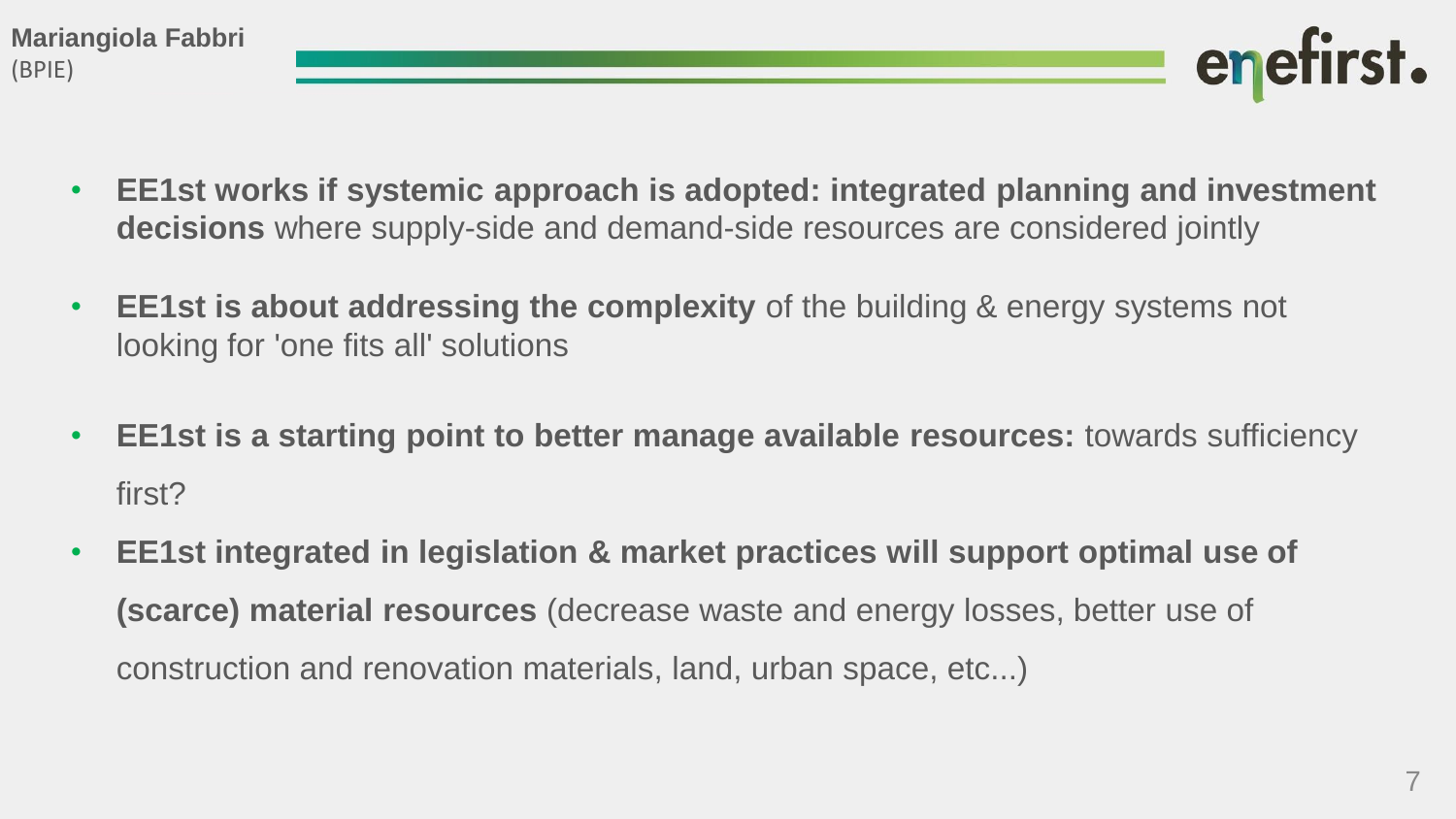- **Energy demand solutions are / have been part of an energy system** Even if not explicitly considered, all decisions have an impact on energy demand.
- **EE1st measures are rare, but systemic thinking has a bidirectional impact** Mainstreaming EE1st decisions improves overall decision making (e.g. leading to more integrated and overall cheaper solutions, better cooperation), while more collaborative decision-making leads to more energy demand becoming part of the portfolio and more cobenefits being acknowledged.

#### • **EE1st cannot be mandated and one-sized**

Countries need to adjust the methods and requirements to their local specificities (in several areas, such as building sector and climate, governance systems, policy targets, etc.).